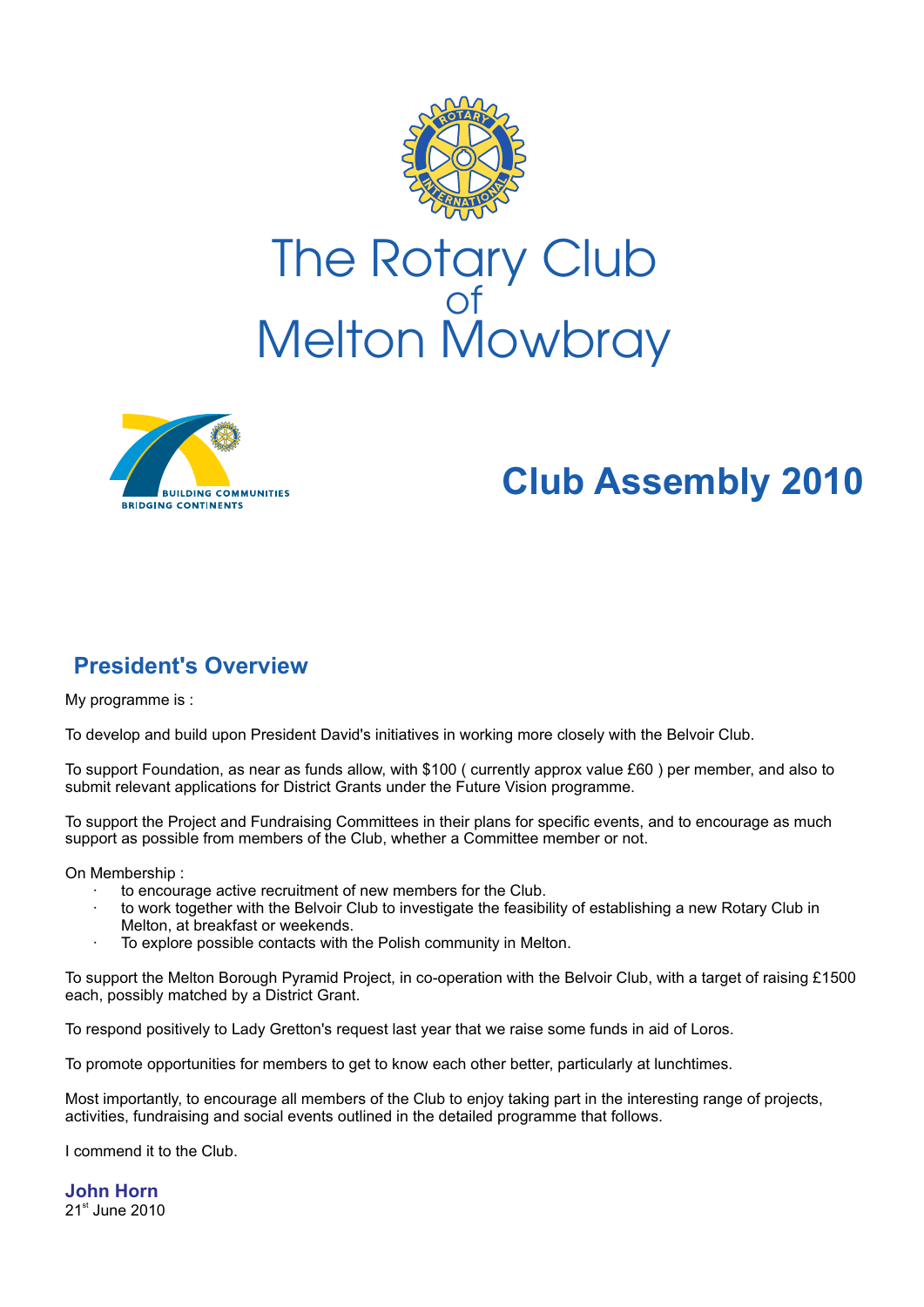## **Club Service**

As usual the **Aims** and **Objectives** will continue as in the past:

We will support the incoming President John to ensure he has a successful year.

Our programme will be planned in cooperation with the Fund Raising and other committees for the events projects and activities they have planned to produce a broad balanced interesting and coordinated calendar for the year. We will assist with a varied programme of social events within the Club encouraging as many members as possible to participate.

#### **Social and Fundraising Events as follows:**

Cycle Challenge Bournemouth Conference Christmas Party Burns Night Club Charter Night Golf Day Safari Supper Presidents Barbeque District Quiz Other Quizzes **Minor Sports** Youth Concert Race Night Visits / trips as in the past.

Maintaining a programme of interesting speakers.

Encourage and support new members to play a full part in the Clubs activities, and to give an introductory talk about them-selves.

Continue the important role of Almoner, providing support for members and their families.

Encourage members to become involved in the wider Rotary family i.e. visit other clubs attend District Assembly/Conference.

Liase with other allied clubs i.e. Interact, Rotoract, Ladies In Rotary, Belvoir Club and other service organisations Lions Round Table.

Our focus is to produce a programme designed to attract your participation thereby fostering good working relations and fellowship. We will then be helping our local community and international projects.

## **Above all enjoy this Rotary Year**.

#### **Pam Posnett**

## **Membership**

The purpose of the Committee is to facilitate the recruitment of suitable new members for the Club and to aid the retention of existing members.

During the year we shall continue to lead on the implementation of the Club's strategy for membership recruitment and retention.

Our aims and objectives for the year are:

- To operate the strategy for membership recruitment
- · To continue the development of a new member orientation programme
- To maintain mentor support for members
- To maintain and review records for the attendance of members
- To update the record of members' interests
- To support the Almoner for the Club
- To investigate the feasibility for a third Rotary Club in Melton Mowbray

To meet the membership requirement for the Presidential Citation

#### **Michael Osborne**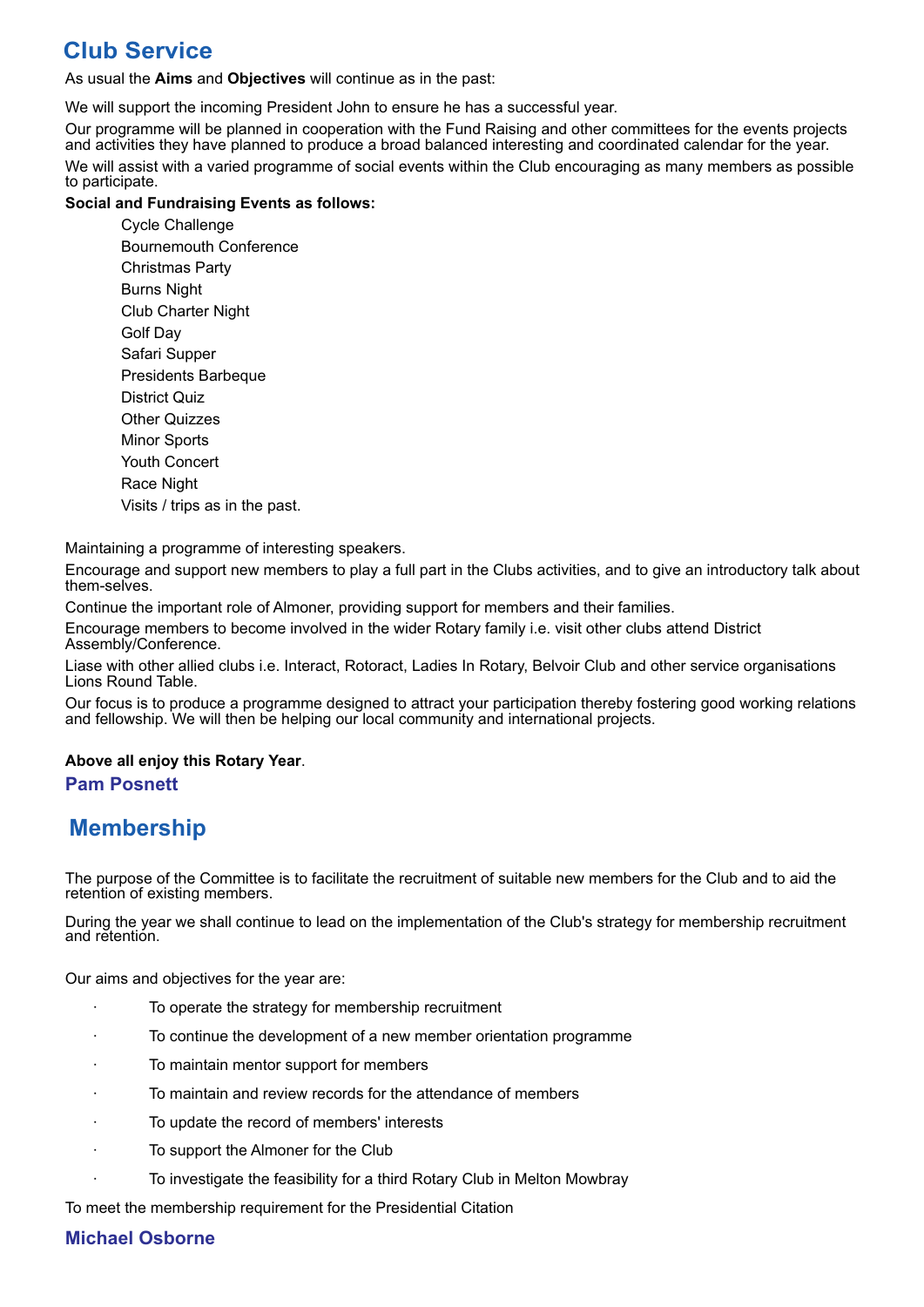## **Community & Vocational**

The objectives of the Community and Vocational Committee will continue the good work that has been built up over many years

#### **CHRISTMAS PARCELS**

This is a joint venture with the Lions and the Belvoir Club. It entails spending a day in a local supermarket and relies on the generous donations of shoppers to enable us to provide Christmas parcels for local elderly residents. This is a club activity, which relies on Rotarians giving up a few hours of their time in December. The budget for this project is £500

#### **STROKE AWARENESS**

This project involves arranging for a team of nurses/doctors to give up a Saturday. Rotarians encourage shoppers to have their blood pressure tested by the medical team. In the event of high blood pressure being identified, the medical team will recommend a course of action for the patient. Although this is a joint venture with the Belvoir Rotary Club we will also work with the East Midlands Ambulance Service to ensure a successful day. This project relies upon members of the club giving a few hours of their time for this worthwhile venture, which has saved many lives.

#### **FLOWERING BULBS FOR THE BLIND**

This project has been successfully run for the last two years. We will continue to support this venture and hope that the President will be available to make the presentation to Vista just before Christmas. The budget for this project is £150

#### **IN CASE OF EMERGENCY**

This project promotes users of mobile phones to have an In Case of Emergency (ICE) number in their phonebook. If an emergency happens it means that their nearest and dearest can be contacted quickly and informed of the users situation.

#### **KIDS DAY OUT**

The District arrange for Wicksteed Park in Kettering to be used solely for Rotary Clubs to take special children out for the day. From Melton we take deserving children from underprivileged backgrounds and disabled children with their carers. A packed lunch is provided for each person. Again we will need Rotarians to give up a day of their time to supervise 3 or 4 children each.

The budget for this project is £2000

#### **CHRISTMAS CARD**

With the agreement of fellow Rotarians we will once again ask for a donation from each person instead of sending Christmas Cards to each other. We will arrange for the children of a local school to create the Big Rotary Christmas Card for everyone to sign.

The funds raised will go towards the cost of Kids Day Out

#### **LITERACY PROJECT**

For this project we will provide Dictionaries 4 Life for each year 6 child (age 10) for them to keep for their own personal use. Schools will be chosen by the 2010 committee and is subject to getting enough Dictionaries from the suppliers.

The minimum spend is 32 Dictionaries 4 Life =  $£108.80$ . A budget proposed is £350

#### **COMMITTEE FUNDRAISING**

To pay for our projects we intend to hold another Duck Race. The selling of Ducks will be held during the schools two week holiday period over Easter. The date for Easter Monday is April 25<sup>th</sup> 2011, but we will run the Duck Race on Sunday 31<sup><sup>st</sup> April 2011. We look forward to the support of the Club to make this a really successful fund Raiser.</sup>

The overall Budget total for  $2010/2011 = £5150 + 100$  Grant

Income £350 from Rotary Christmas Card £2500 from Duck Race 2010 Balance from ring fenced Community and Vocational funds raised during 2009/2010

## **Pam Wiggins**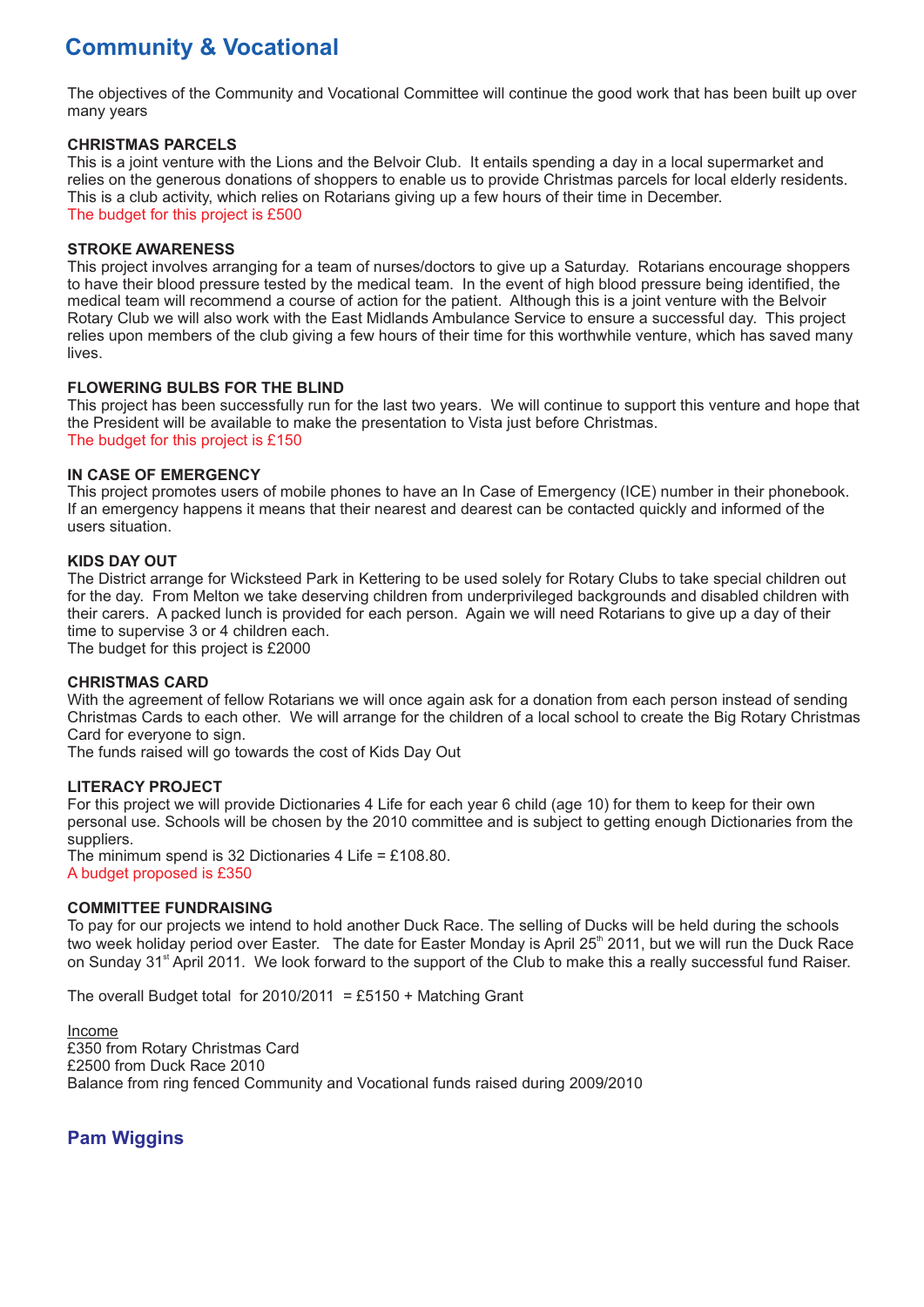# **Youth Opportunities**

**Our aims and objectives for the year are:**

- **· to continue to work with the Rotary Club of Melton Mowbray Belvoir in order to offer a steadily widening range of Rotary Youth Opportunities.**
- **· to consolidate, sustain and further develop our effective links with local schools during this period of continuing change whilst being sensitive to the significant pressures involved.**
- **· To support and encourage the active and enjoyable involvement of new committee members**

#### **Ongoing opportunities:-**

#### **Competitions (Costs £500+)**

**The 'competition season' runs from approximately October through to the following May. Each competition involves a sequence of local and district stages. In the case of Young Chef and Young Musician this is further enhanced by the possibility of a regional and national final. Our involvement is mainly at local level though we do support candidates who progress to district events. We are actively involved with the following:-**

- **· Youths Speaks Competition**
- **· Young Chef Competition**
- **· Young Musician Competition**
- **· Young Writer**
- **· Young Photographer**
- **· Young Designer**

We plan to continue to hold an Annual Youth Lunch ( June 30<sup>th</sup> ) to enable club and school representatives **to meet informally and to review progress and to set the scene for the following year.** We have again scheduled an Awards Concert (October 9<sup>th)</sup> to acknowledge and celebrate achievements **across the range of activities over the past year. This will also be an opportunity for fund raising.**

#### **Clubs**

- **· Interact Club at KE7/Sixth Form Centre (established)**
- **· Interact Club at Long Field School (fledgling)**
- **· Rotaract Club**

**Youth Exchange and RYLA**

**· To continue to promote these opportunities and to seek out and support interested students.**

**Developing opportunities:-**

- **· To explore and implement strategies for supporting the Thanks for Life Campaign, specifically by engaging local secondary and primary schools( eg:- Art Competition)**
- **· To explore feasibility and renew a joint, whole club financial commitment to Life Education.**

#### **Fund Raising Activities:-**

- **· Awards Concert ( £200+)**
- **· Bag Packing (£300+)**
- **· Duck Race 2010 (£150)**
- **· Sweep-stakes (£100)**

**In addition to current activities we need to be proactive about exploring other options where feasible.**

**For all involved to have an enjoyable, useful, fulfilling and productive year**

**Jenny Foreman.**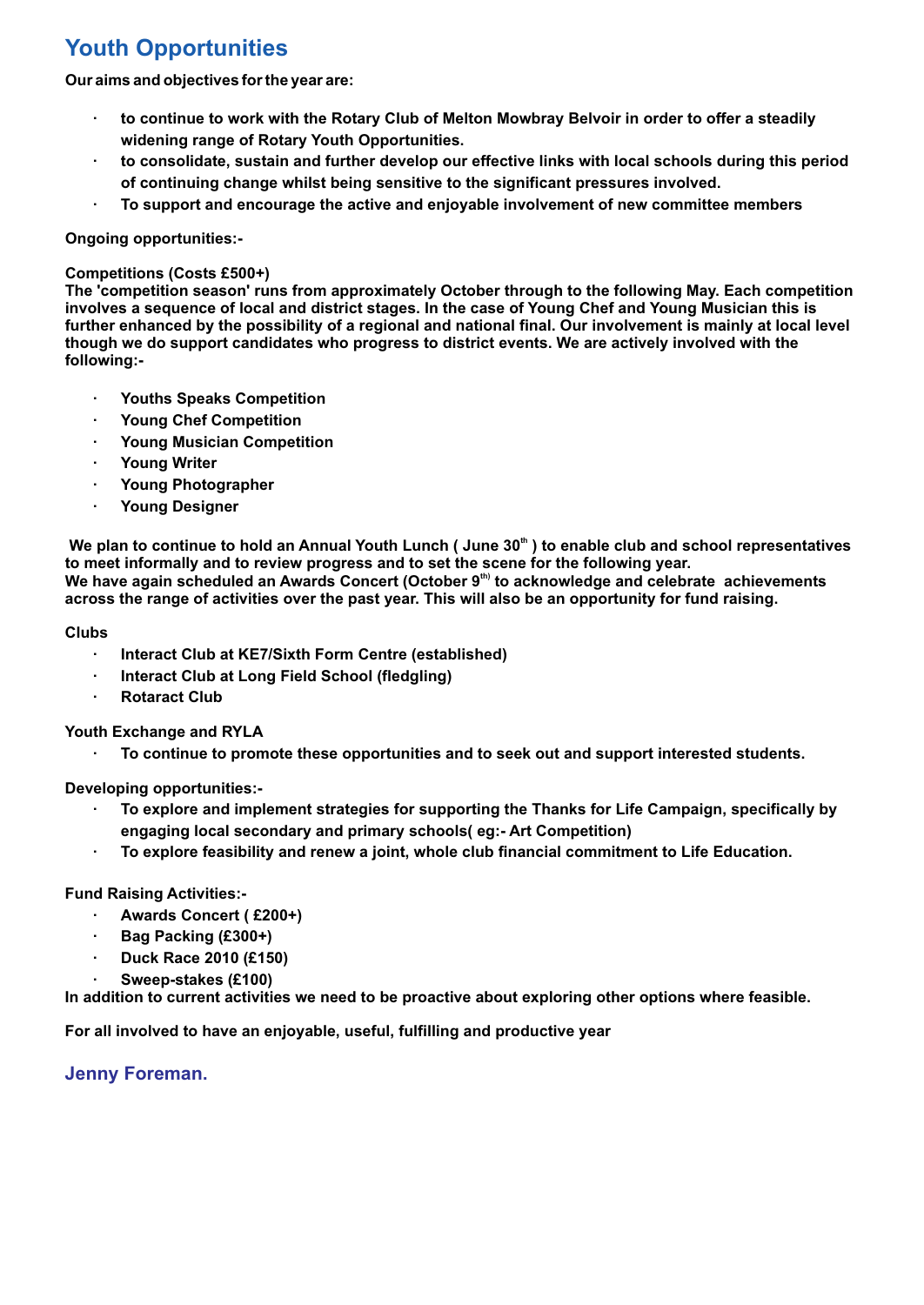## **International**

#### **Projects**

**Philippines Medical Equipment** Completion of existing project. (Cost £551)

**Philippines Container** Sending a third container of equipment to Cebu. (Cost £2000)

**Spectacles Collection** Continue to recycle unwanted spectacles

**Polio Challenge** To contribute funds towards the eradication of polio in the world (Cost £1200)

**Disaster Response Shelter Boxes** To raise awareness and raise funds for a box. (Cost £500)

**Shoe Boxes**  To promote the project, maybe jointly with the Belvoir Club (Cost £100)

**National Immunisation Day, India**  To organise a visit in November 2010 to support this event

#### **Fund Raising**

AQuiz night (Target £500) Quizzes (Target £120) Collecting tins (Target £150) For Polio Challenge Thanks for Life (Target £500) District grant (Target £950) Towards cost of sending container to Philippines Market stall For Shelter Box (Target £150)

## **Diana Osborne**

## **Fundraising**

#### **Committee Members:**

Ron Edwards (Chairman), Geoff Goodwin, Ben Abbott, Gavin Howling Colin Clewes & Phil Bendall

#### **Programme**

| <b>Total Fund Target</b>    | £5000.00 |
|-----------------------------|----------|
| Twin Lakes Wishing Well     | £500.00  |
| <b>Father Christmas Run</b> | £500.00  |
| CiCLE Challenge             | £2000.00 |
| GolfDay                     | £1000.00 |
| Race Night                  | £750.00  |
| Burns Night                 | £250.00  |

## **Ron Edwards**